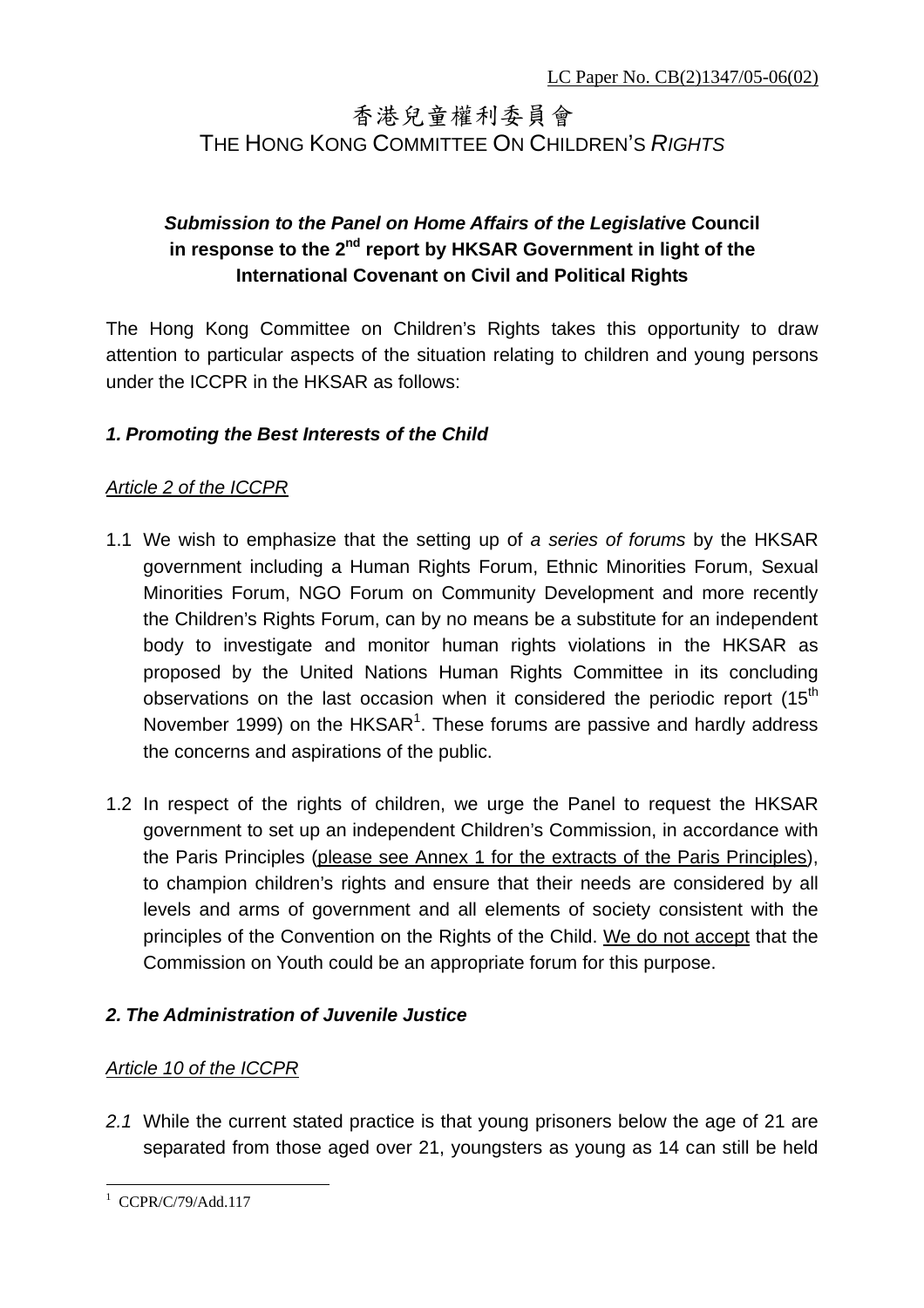together with young adults aged between 18 and 20. We are shocked that in this century the HKSAR government can seek to use "overcrowding" as an excuse to avoid its responsibility for the protection of juveniles. We regret that reservations remain with regard to Articles 10.2 (b) and 10.3 of the ICCPR as applied to HKSAR, as juveniles are vulnerable, should always be segregated from adult offenders and be accorded treatment appropriate with their age and legal status.

## *Article 14 of the ICCPR*

2.2 The UN Committee on the Rights of the Child, in its concluding observations issued on 30 September 2005 ,after consideration of the second report submitted by China of which HKSAR initial report formed a part ("UNCRC Concluding Observations 2005"), recommended that the "State party ensure that all children under the age of 18 are consistently accorded special protection when coming into conflict with the law, and that their cases are heard in specialized juvenile courts by appropriately trained magistrates"<sup>2</sup>.

Section 3C (2) (a) of the Juvenile Offenders Ordinance (Cap 226) which stipulates that "a charge made jointly against a child or young person and a person who has attained the age of 16 years shall be heard by a court of summary jurisdiction other than a juvenile court" is in violation of the principle of "the best interests of the child" in the juvenile justice system and Article 14.4 of the ICCPR.

## *Article 24 of the ICCPR*

2.3 Since the last report submitted by the HKSAR government, the minimum age of criminal responsibility was raised from 7 to 10 (2003). However, we are strongly of the view that the age of 10 (i.e. the age of a primary 5 student) is far too low to be acceptable. We would stress that while there was consensus in the community to raise the minimum age, there was no consensus that 10 is the appropriate age. Many parties proposed raising it to 12 or 14, in line with neighbouring jurisdictions. (i.e. China and Taiwan: 14, Macau: 16). In the HKSAR Administration's Response to concerns raised by the Bills Committee on the Juvenile Offenders (Amendments) Bill 2001<sup>3</sup>, the Security Bureau concluded that "We hope that Members of the Bills Committee will support raising the minimum age of criminal responsibility from seven to ten at this stage. We undertake to propose raising the age further from ten to 12 years of age when we put forward proposals to provide additional supportive measures for unruly children below the minimum age".

 $\overline{a}$ <sup>2</sup> Paragraph 94 (c) of the UNCRC Concluding Observations 2005

<sup>3</sup> LC Paper No. CB(2) 965/02-03(02)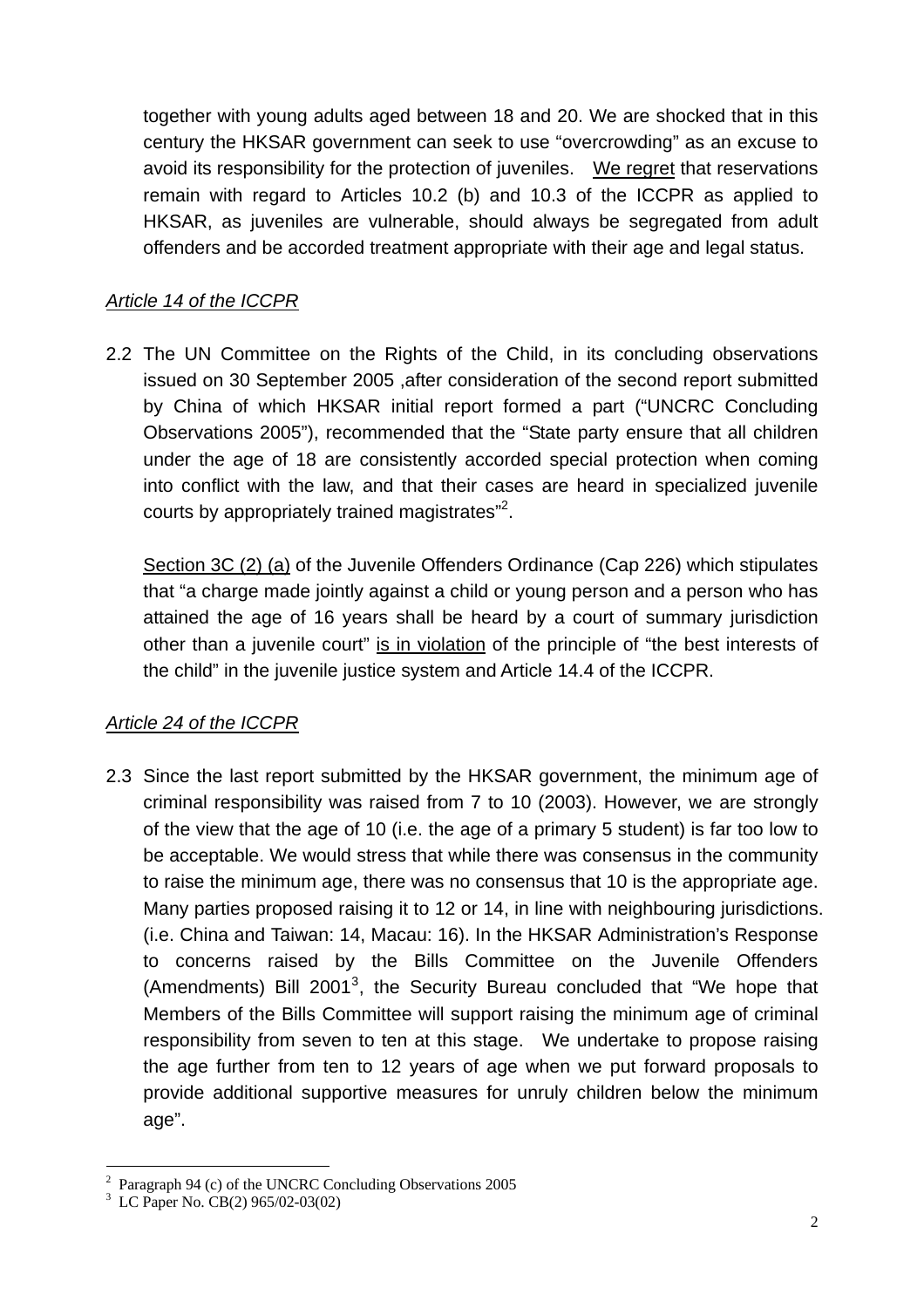2.4 The HKSAR government, in response to the UNCRC Concluding Observations 2005 claimed that "the current age of 10 is not out of line with the practice of most common law jurisdictions". This is a distraction and indeed a direct contradiction to the recommendations of the UN Committee on the Rights of the Child– first made in 1996<sup>4</sup> and repeated in 2005<sup>5</sup> – that the HKSAR government shall give consideration to "raise the minimum age of criminal responsibility to an internationally acceptable level", instead of just comparing with some countries using the common law. Some of the latter have raised the age in their own countries in recent years and do not merely follow British initiatives.

The HKSAR government appears to have taken an administratively convenient step by raising the age only to 10, mainly because there had been a relatively small number of prosecutions of children under the age of 10 in the preceding years. This lack of a logical or sincere approach to the protection of children does not do justice to children, nor does it address the recognized and proper age of moral understanding of children.

(Please see Annex 2 for the position of HKCCR on the criminalizing of children in Hong Kong)

- 2.5 In the HKSAR, there are inconsistencies in legislation in our approach to children. For instance:
- Prior to 1995, evidence of children below the age of 14 had to have corroboration. Since 1995 this is not required and evidence is unsworn, recognizing that children of this age are incapable of understanding the nature of sworn testimony.
- In the Criminal Procedure Ordinance, a child means a person who is under 17 in the case of an offence of sexual abuse; or under 14 in the case of an offence other than an offence of sexual abuse.
- For a girl under 16, even if she consents to sexual intercourse, her partner will be charged i.e. basically she cannot consent (Offences Against the Person Ordinance)

These few examples in legislation reflect differing conceptions about children's reasoning ability, a child's comprehension and decision making ability or responsibility, and approaches to the protection of children up to at least the age of 14.

2.6 No breakdown for the number of prosecutions involving young persons under the age of 16 could be provided by the Judiciary and the Department of Justice. This

 $\overline{a}$ 

<sup>&</sup>lt;sup>4</sup> The concluding observations issued by the United Nations Committee on the Rights of the Child on 30 October 1996, after consideration of the report submitted by the United Kingdom of Great Britain and Northern Ireland – Hong Kong

<sup>5</sup> The UNCRC Concluding Observations 2005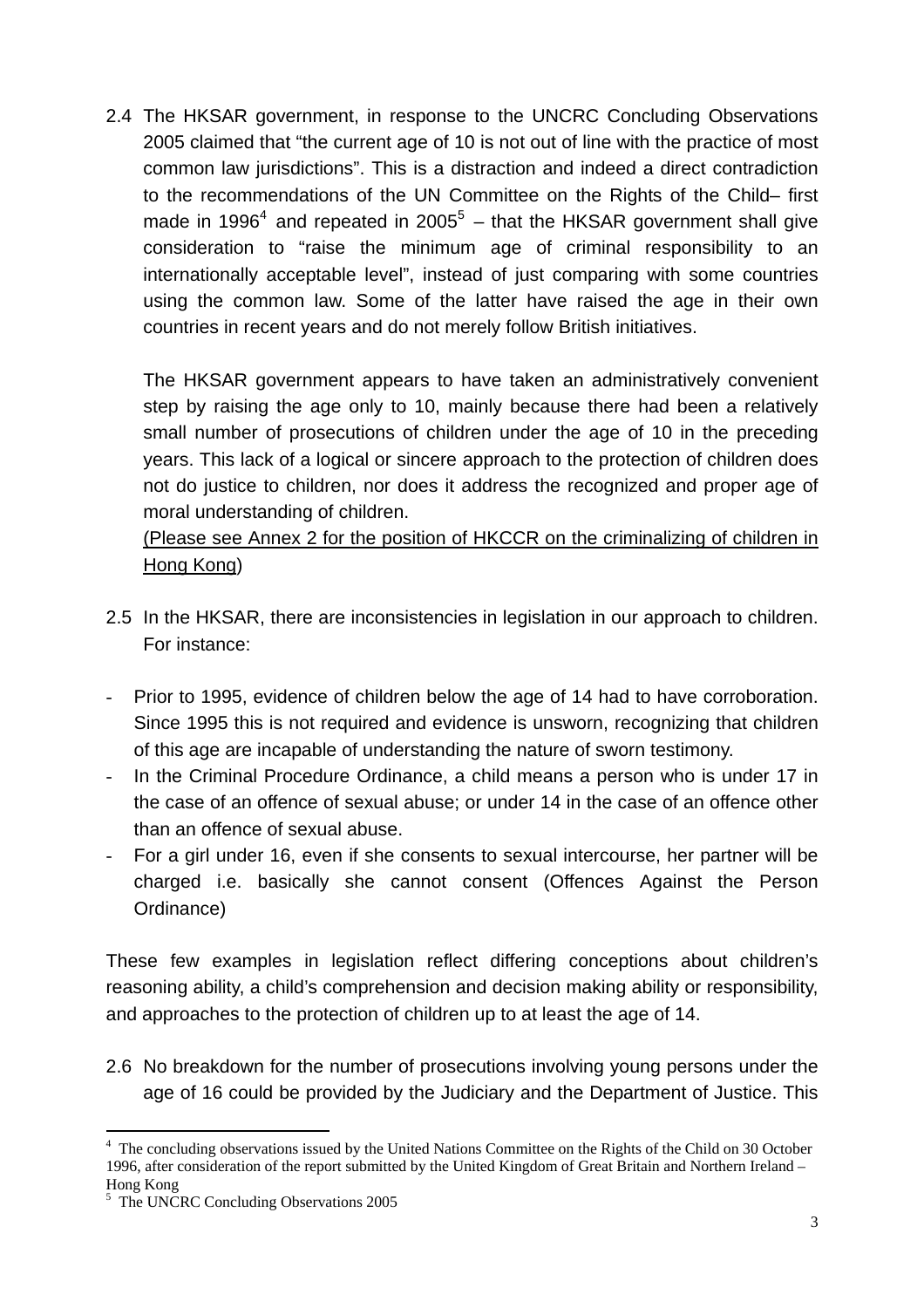seems to demonstrate a lack of sincerity on the part of the HKSAR government in respect of its pledge to review the situation regularly. The attitude of the HKSAR government reflects a limited vision and understanding of the welfare of children, the nature of childhood and the current status of young persons' involvement in the juvenile justice system. This must inevitably handicap the HKSAR government in having a comprehensive juvenile justice system including developing and implementing policies to deter re-offending and facilitate rehabilitation of young offenders. In view of what we understand has been the concern of the Security Bureau about the use of juveniles by adult criminals we would request to have information about this phenomenon.

- 2.7 The Security Bureau commissioned a research on the Measures Alternative to Prosecution for Handling Unruly Children and Young persons in 2003 in respect of the raised minimum age (10) of criminal responsibility<sup>6</sup> (the "Commissioned Study"). Recommendations including use of Family Conferencing and Empowerment Programme for young offenders were made. However, implementation of the recommendations is in doubt. On many occasions, we have learned, police officers have simply released the young delinquents who are below the age of 10 without any follow up measures.
- 2.8 At the 30<sup>th</sup> meeting of the House Committee of the Legislative Council held on 25 June 2004<sup>7</sup>, the Hon Margaret Ng, Chairman of the Subcommittee on Juvenile Justice System, requested the Administration to report to the relevant Panels in the new LegCo term on:

(a) the effectiveness of the enhanced support measures introduced by the Administration since October 2003 and (b) the outcome of the review on the development of a new juvenile justice system incorporating the principles and practices of restorative justice.

We agree with the Subcommittee that there is a need for positive steps to be taken to develop a new juvenile system featuring restorative and reintegrative principles and practices. We would like to know from the HKSAR government the progress on the follow up to the Commissioned Study, and the positive steps taken by the Administration to foster the development of a new juvenile justice system.

2.9 We agree with the recommendations made by the Law Reform Commission in the Report on Child Custody and Access in March 2005, that:

 $\overline{a}$ 

<sup>6</sup> Measures Alternative to Prosecution for Handling Unruly Children and Young Persons: Overseas Experiences and Options for Hong Kong, Commissioned by: Security Bureau, HKSAR Government, Youth Studies Net, City University of Hong Kong, Dr. T. Wing Lo, Dr. Dennis S. W. Wong, Dr. Gabrielle Maxwell, August 2003

<sup>7</sup> LC Paper No. CB(2) 3052/03-04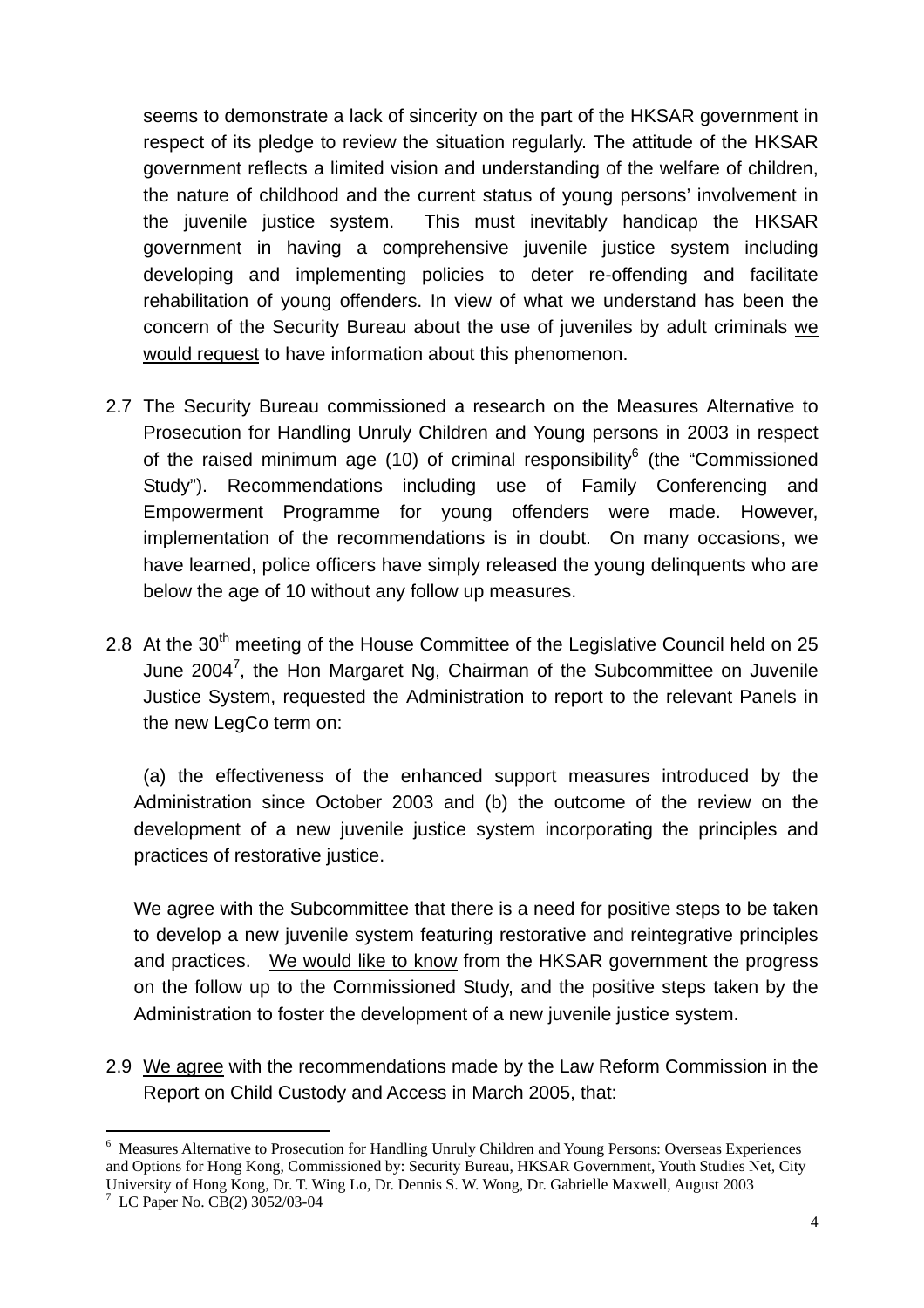i) legal representation be provided as a matter of course for young people in proceedings involving possible loss of liberty, including proceedings brought under the Protection of Children and Juveniles Ordinance (Cap 213).

ii) special training on how to interview and represent children should be provided to lawyers, and only lawyers with this special training should handle these sensitive and complex cases. These arrangements should also apply to cases involving care and supervision orders in the Family Court.

We would request the Panel to ask the HKSAR government about progress made in implementing the relevant recommendations of the above report.

| Submitted by:                 | The Hong Kong Committee on Children's Rights                                                                                                                                                                                                                                    |
|-------------------------------|---------------------------------------------------------------------------------------------------------------------------------------------------------------------------------------------------------------------------------------------------------------------------------|
| Date:                         | 8 March 2006                                                                                                                                                                                                                                                                    |
| Contact person: Ms Billy Wong | <b>Executive Secretary</b>                                                                                                                                                                                                                                                      |
|                               | Contact method: Hong Kong Committee on Children's Rights<br>3/F, Western District Community Centre,<br>36A Western Street, Sai Ying Pun,<br>Hong Kong<br>Tel: (852) 2324 9782 Fax: (852) 2324 9804<br>Email: hkccr8@childrenrights.org.hk<br>Website: www.childrenrights.org.hk |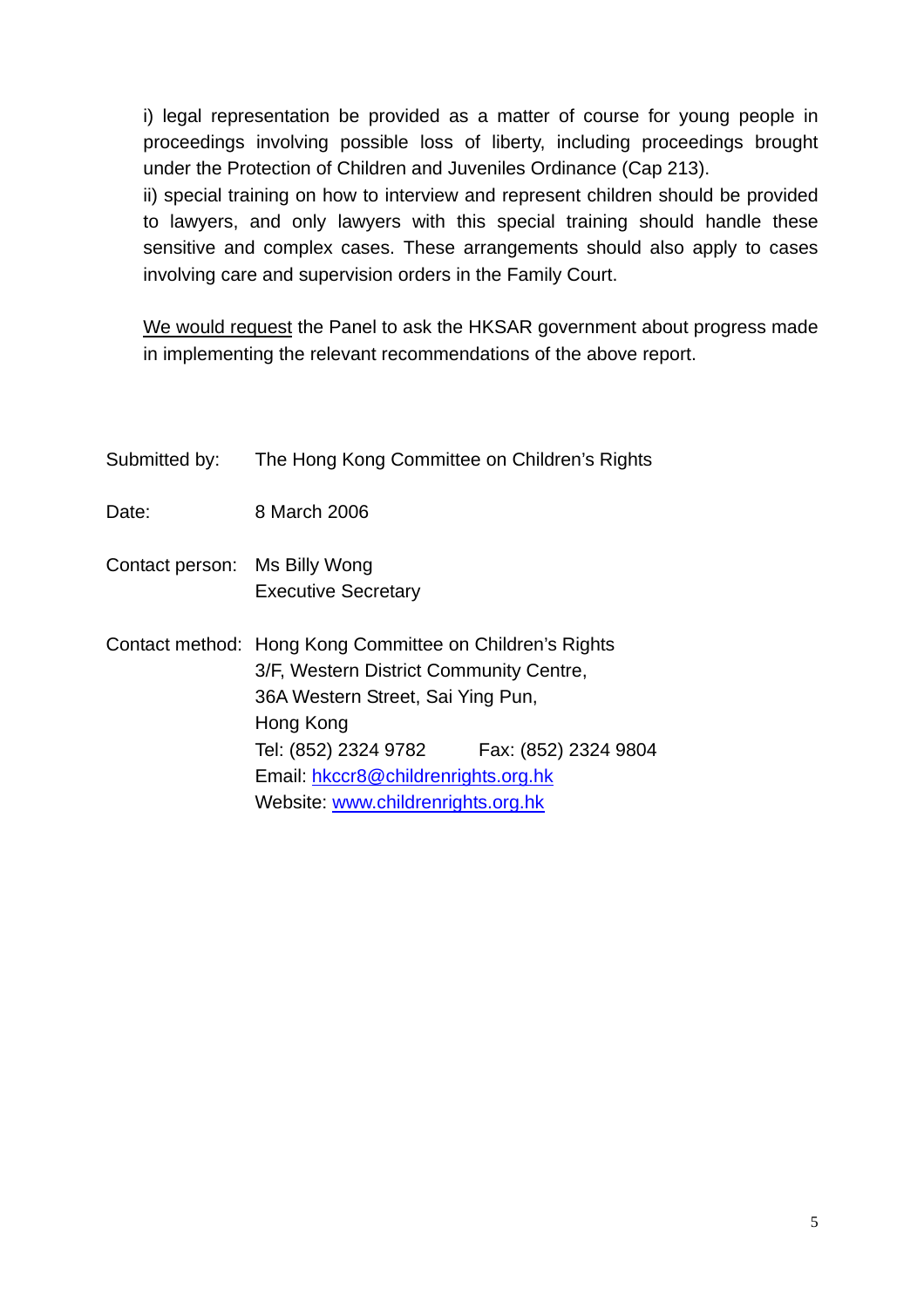#### **Annex 1**

Extracts of the Paris Principles



United Nations A/RES/48/134

General Assembly

Distr. GENERAL.

20 December 1993

ORIGINAL: ENGLISH

#### **ANNEX**

Principles relating to the status of national institutions

Competence and responsibilities

1. A national institution shall be vested with competence to promote and protect human rights.

2. A national institution shall be given as broad a mandate as possible, which shall be clearly set forth in a constitutional or legislative text, specifying its composition and its sphere of competence.

3. A national institution shall, inter alia, have the following responsibilities:

 (a) To submit to the Government, Parliament and any other competent body, on an advisory basis either at the request of the authorities concerned or through the exercise of its power to hear a matter without higher referral, opinions, recommendations, proposals and reports on any matters concerning the promotion and protection of human rights; the national institution may decide to publicize them; these opinions, recommendations, proposals and reports, as well as any prerogative of the national institution, shall relate to the following areas:

(i) Any legislative or administrative provisions, as well as provisions relating to judicial organizations, intended to preserve and extend the protection of human rights; in that connection, the national institution shall examine the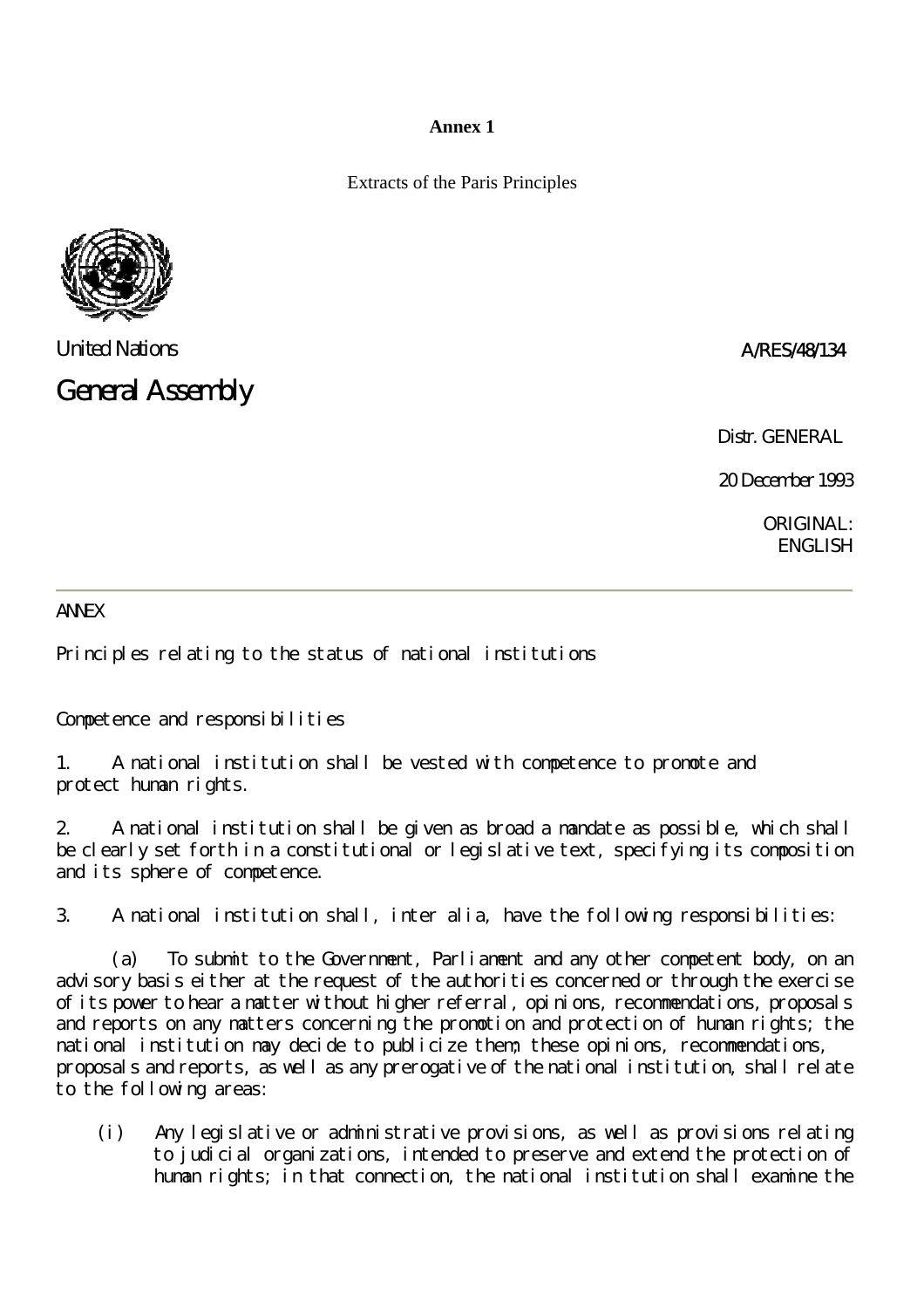legislation and administrative provisions in force, as well as bills and proposals, and shall make such recommendations as it deems appropriate in order to ensure that these provisions conform to the fundamental principles of human rights; it shall, if necessary, recommend the adoption of new legislation, the amendment of legislation in force and the adoption or amendment of administrative measures;

- (ii) Any situation of violation of human rights which it decides to take up;
- (ii) The preparation of reports on the national situation with regard to human rights in general, and on more specific matters;
- (iv) Drawing the attention of the Government to situations in any part of the country where human rights are violated and making proposals to it for initiatives to put an end to such situations and, where necessary, expressing an opinion on the positions and reactions of the Government:

 (b) To promote and ensure the harmonization of national legislation regulations and practices with the international human rights instruments to which the State is a party, and their effective implementation;

 (c) To encourage ratification of the above-mentioned instruments or accession to those instruments, and to ensure their implementation;

 (d) To contribute to the reports which States are required to submit to United Nations bodies and committees, and to regional institutions, pursuant to their treaty obligations and, where necessary, to express an opinion on the subject, with due respect for their independence;

 (e) To cooperate with the United Nations and any other organization in the United Nations system, the regional institutions and the national institutions of other countries that are competent in the areas of the promotion and protection of human rights;

 (f) To assist in the formulation of programmes for the teaching of, and research into, human rights and to take part in their execution in schools, universities and professional circles;

 (g) To publicize human rights and efforts to combat all forms of discrimination, in particular racial discrimination, by increasing public awareness, especially through information and education and by making use of all press organs.

Composition and guarantees of independence and pluralism

1. The composition of the national institution and the appointment of its members, whether by means of an election or otherwise, shall be established in accordance with a procedure which affords all necessary guarantees to ensure the pluralist representation of the social forces (of civilian society) involved in the promotion and protection of human rights, particularly by powers which will enable effective cooperation to be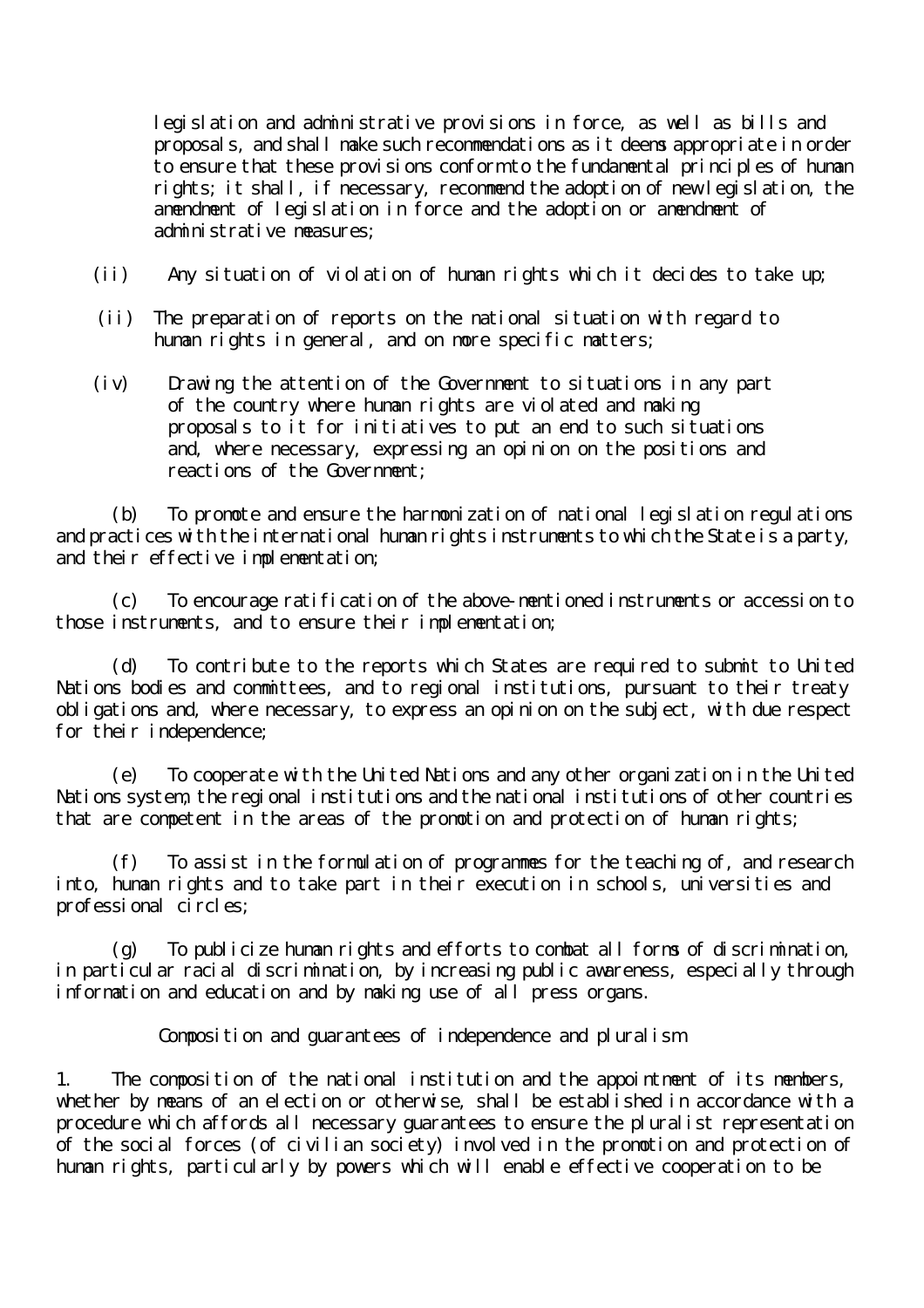established with, or through the presence of, representatives of:

 (a) Non-governmental organizations responsible for human rights and efforts to combat racial discrimination, trade unions, concerned social and professional organizations, for example, associations of lawyers, doctors, journalists and eminent scientists;

(b) Trends in philosophical or religious thought;

- (c) Universities and qualified experts;
- (d) Parliament;

 (e) Government departments (if these are included, their representatives should participate in the deliberations only in an advisory capacity).

2. The national institution shall have an infrastructure which is suited to the smooth conduct of its activities, in particular adequate funding. The purpose of this funding should be to enable it to have its own staff and premises, in order to be independent of the Government and not be subject to financial control which might affect its independence.

3. In order to ensure a stable mandate for the members of the national institution, without which there can be no real independence, their appointment shall be effected by an official act which shall establish the specific duration of the mandate. This mandate may be renewable, provided that the pluralism of the institution's membership is ensured.

#### Methods of operation

Within the framework of its operation, the national institution shall:

Freely consider any questions falling within its competence, whether they are submitted by the Government or taken up by it without referral to a higher authority, on the proposal of its members or of any petitioner;

 (b) Hear any person and obtain any information and any documents necessary for assessing situations falling within its competence;

 (c) Address public opinion directly or through any press organ, particularly in order to publicize its opinions and recommendations;

 (d) Meet on a regular basis and whenever necessary in the presence of all its members after they have been duly convened;

 (e) Establish working groups from among its members as necessary, and set up local or regional sections to assist it in discharging its functions;

 (f) Maintain consultation with the other bodies, whether jurisdictional or otherwise, responsible for the promotion and protection of human rights (in particular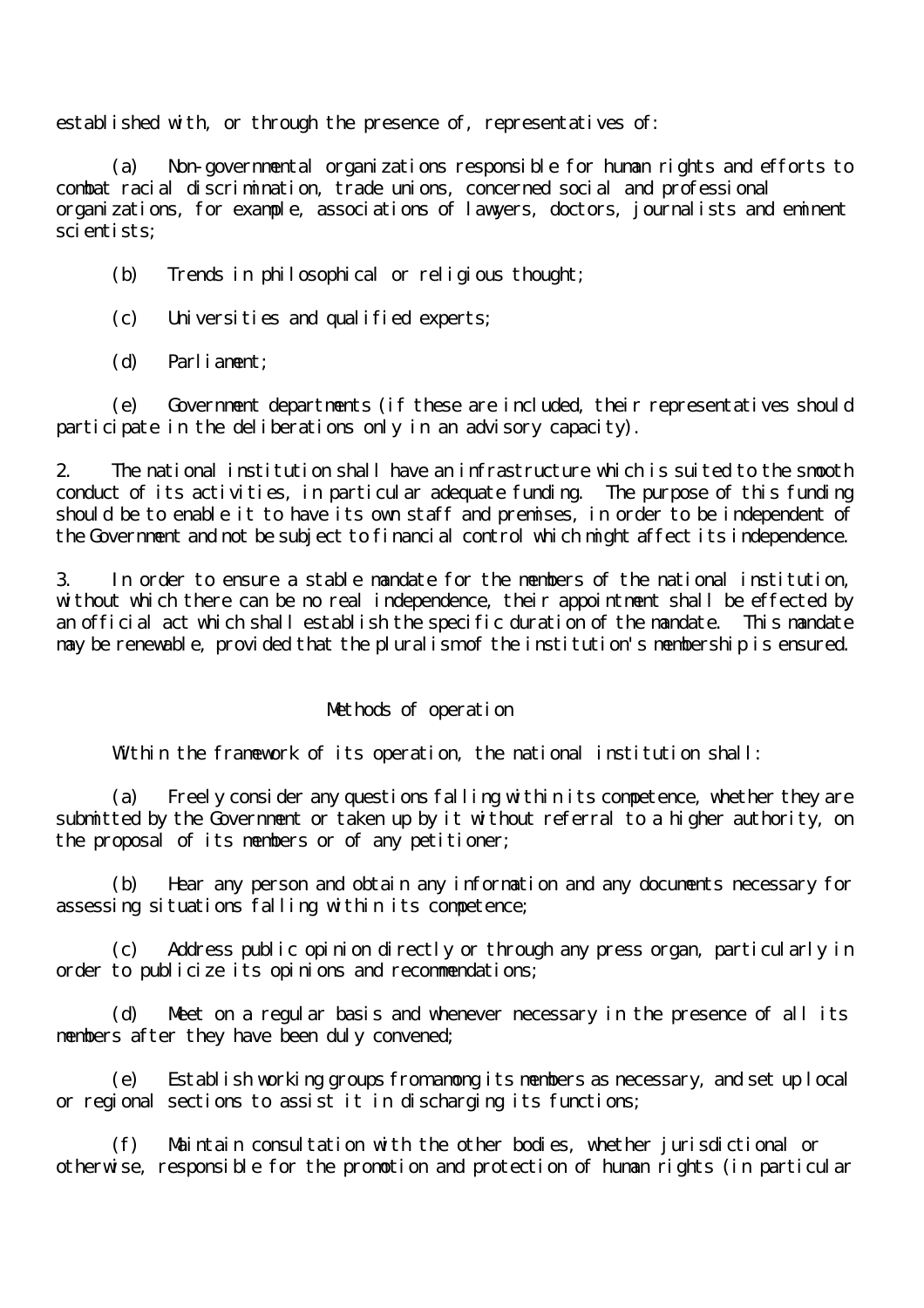ombudsmen, mediators and similar institutions);

 $(g)$  In view of the fundamental role played by the non-governmental organizations in expanding the work of the national institutions, develop relations with the non-governmental organizations devoted to promoting and protecting human rights, to economic and social development, to combating racism, to protecting particularly vul nerable groups (especially children, migrant workers, refugees, physically and mentally disabled persons) or to specialized areas.

#### Additional principles concerning the status of commissions with quasi-jurisdictional competence

 A national institution may be authorized to hear and consider complaints and petitions concerning individual situations. Cases may be brought before it by individuals, their representatives, third parties, non-governmental organizations, associations of trade unions or any other representative organizations. In such circumstances, and without prejudice to the principles stated above concerning the other powers of the commissions, the functions entrusted to them may be based on the following principles:

 (a) Seeking an amicable settlement through conciliation or, within the limits prescribed by the law, through binding decisions or, where necessary, on the basis of confidentiality;

 (b) Informing the party who filed the petition of his rights, in particular the remedies available to him, and promoting his access to them;

 (c) Hearing any complaints or petitions or transmitting them to any other competent authority within the limits prescribed by the law;

 (d) Making recommendations to the competent authorities, especially by proposing amendments or reforms of the laws, regulations and administrative practices, especially if they have created the difficulties encountered by the persons filing the petitions in order to assert their rights.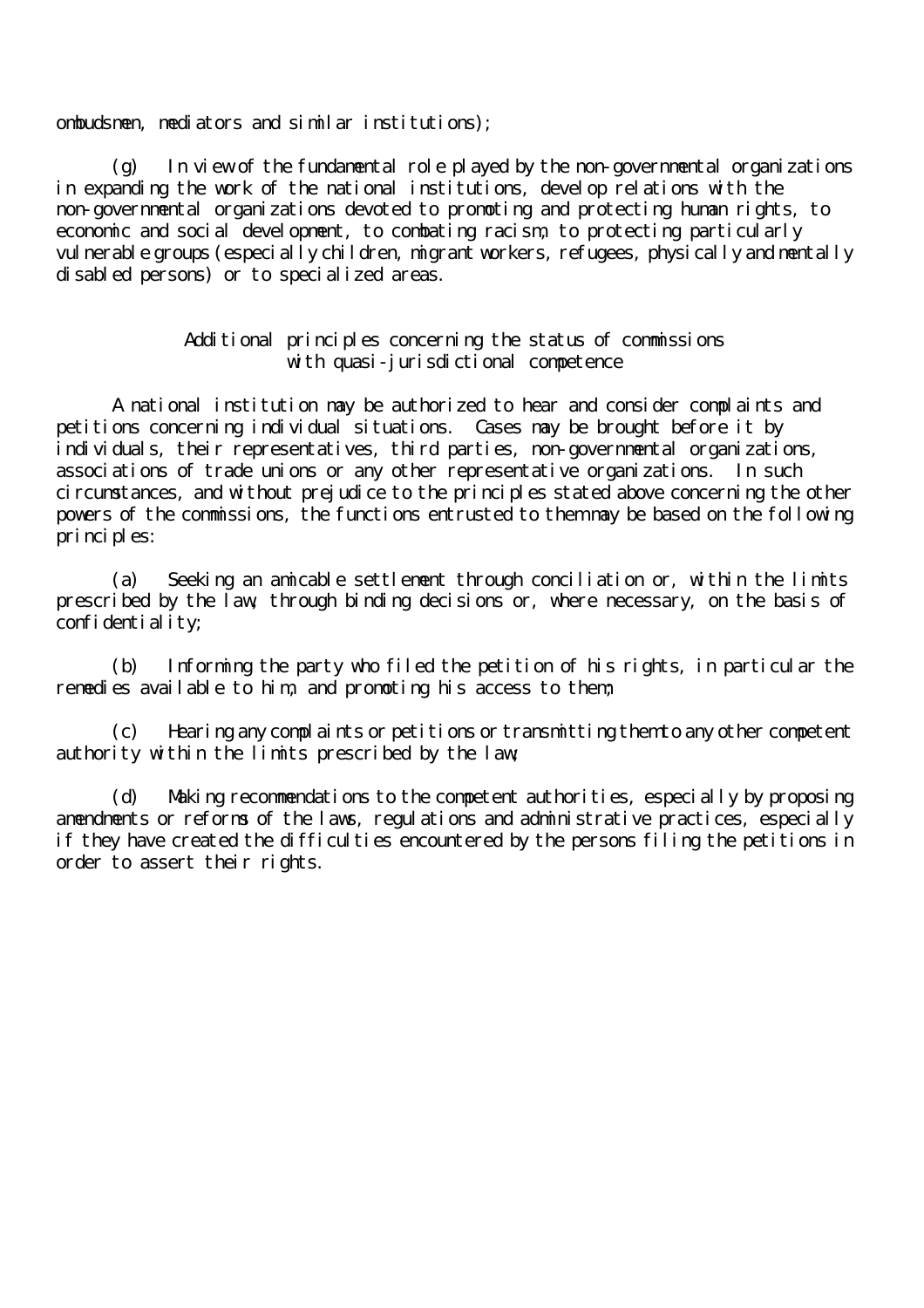# **Annex 2**

# **The Hong Kong Committee on Children's Rights Views on the Age of Criminal Responsibility in Hong Kong**

The purpose of the criminal law has traditionally been stated to be the protection of society, the deterrence of the criminal and of others from the commission of acts forbidden by the law, and the punishment of the guilty. The law proceeds on the assumption that criminals are responsible people, free to decide to commit or refrain from committing crime.

Studies show that autonomous morality in an individual does not truly begin to develop until a child is aged 12 or 13. A theorist on moral development, Lawrence Kohlberg illustrates 3 levels of moral reasoning. Level 2 is at middle adolescence when conventional reasoning is developed. Many studies support the theory that children will have reached a level of conventional reasoning at 14, at which time they may more reliably perceive society's expectations of law abiding behaviour.

Children are weak and vulnerable. They are in great need of an adult's guidance and supervision. This concept is generally supported by the respondents of a Study undertaken by the Hong Kong Federation of Youth Groups in 1998 (44.8% said that a person is only mature at age 18 to 20). The concept would seem to be supported by Hong Kong's Police Superintendent's Discretion Scheme which seeks, as a general principle and whenever possible, to deal with young people under age 18 without resorting to the courts i.e. to caution them if it is a first offence. Should the behaviour of an ignorant child, which in an adult capable of moral reasoning would be criminal, result in the criminalization of the child lacking such reasoning capacity?

The earlier we criminalize a child, the more difficulties he encounters in his life, and this denies him the right to childhood as well as depriving him of opportunity to learn to behave and to control himself in the period of transition to adulthood.

If we adopt an approach similar to Scandinavia we can decriminalize the acts of children under the age of 14 while we can, at the same time, retain the power to protect society and to rehabilitate that child, giving him access to "the protective and rehabilitative opportunities".

In the meeting of the Subcommittee in juvenile justice system held on 14 May 2004<sup>1</sup>, Hon Margaret Ng and Ms Miriam Lau opined that the Administration had made little progress in developing a new juvenile justice system since the Juvenile Offenders

 $\overline{a}$ <sup>1</sup> LC Paper No. CB(2)3113/03-04